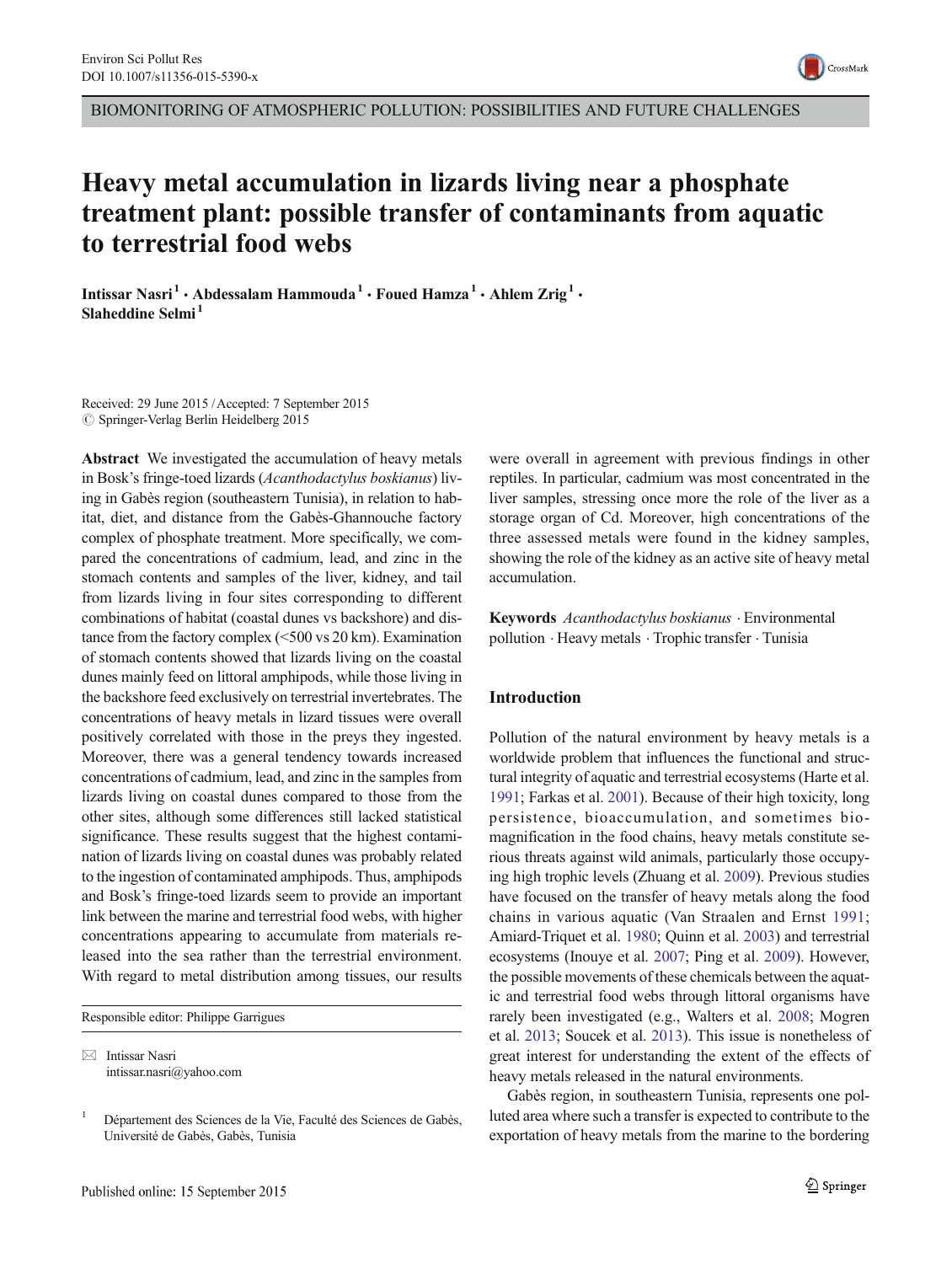terrestrial ecosystems. This area is nowadays considered as a pollution hotspot mainly due to the operation of the Gabès-Ghannouche factory complex of phosphate treatment for acid and fertilizer production since the early 1970s (Béjaoui et al. [2004\)](#page-4-0). With the absence of scavenging processes and treatment plans for industrial wastes, persistent toxic elements and heavy metals find their way into the sea. Alarmingly, 10,000 to 12,000 tonnes of phosphogypsum, containing heavy metals mainly, cadmium (Cd), lead (Pb), zinc (Zn), copper (Cu), and chromium (Cr), are released in the sea per day (Béjaoui et al. [2004,](#page-4-0) Ayadi et al. [2015](#page-4-0)). Previous studies have shown high levels of heavy metals in the coastal sediments close to the factory complex (Illou [1999,](#page-5-0) Ayadi et al. [2015\)](#page-4-0). Particularly high concentrations were recorded in the site where the effluents are released: Cd, >100 ppm; Pb, 10–12 ppm; Zn, >1000 ppm; Cu, 50–60 ppm; and Cr, 100–120 ppm (Ayadi et al. [2015](#page-4-0)). The accumulation of heavy metals in the tissues of some marine animals, mainly molluscs (Rabaoui et al. [2013\)](#page-5-0) and fishes (Messaoudi et al. [2008\)](#page-5-0), has also been demonstrated. However, information about the possible contamination of terrestrial animals inhabiting littoral areas through the consumption of contaminated marine and littoral preys is lacking.

One of these terrestrial predators that we expected to be particularly exposed to heavy metals in this littoral area is the Bosk's fringe-toed lizard, Acanthodactylus boskianus. This lizard is one of the most abundant lacertids in Gabès region, where it occurs in different habitats including coastal dunes and sandy inland areas (Schleich et al. [1996;](#page-5-0) Nouira and Blanc [2003](#page-5-0); Geniez et al. [2004](#page-5-0)). It is an opportunistic predator that feeds on various invertebrates and changes its diet in relation to prey availability (Carretero [1997;](#page-4-0) Kalbousi and Nouira [2004\)](#page-5-0). Previously, we have noticed that the diet of Bosk's fringe-toed lizards inhabiting the coastal dunes close to Gabès City is mainly composed of Talitrus saltator, an abundant and widespread amphipod in the intertidal area. Although no accurate data are available, amphipods are likely to be contaminated by heavy metals discharged into the sea. The ingestion of these possibly contaminated preys, together with the dermal contact and the accidental intake of sediment and sea water, is likely to favor the contamination of lizards. We thus expected lizards living in the sandy beaches close to the factory complex to suffer higher exposure to heavy metals than those living in the nearby backshore and preying exclusively on terrestrial invertebrates. We also expected the proximity to the factory complex to be associated with increased exposure to heavy metals in both habitats.

The aim of this work was to test these expectations using data on Cd, Pb, and Zn concentrations in the stomach contents and samples of the liver, kidney, and tail from Bosk's fringetoed lizards. The liver and kidney were sampled because they are known to play the role of detoxifying organs and to accumulate heavy metals (Liu et al. [2000;](#page-5-0) Sabolic et al. [2001](#page-5-0);

Trinchella et al. [2006](#page-5-0)). We also sampled the tail because it represents a combination of fat, blood, muscle, bone, and skin tissues, thus providing a general assessment of metal accumulation in the whole organism (Fletcher et al. [2006](#page-4-0)). We compared the accumulation of heavy metals in lizards living in four sites corresponding to different combinations of habitat (coastal dunes vs backshore) and distance from the factory complex (nearby vs faraway). By doing so, we also aimed to add to the ecotoxicological literature new data from one particularly polluted but largely unexplored area.

# Materials and methods

#### Study sites and data collection

Fieldwork was carried out in two localities in the coastal area of Gabès: Ghannouche (less than 500 m from the factory complex) and Limaoua (20 km from the factory complex) (Fig. [1](#page-2-0)). At both localities, we sampled lizards in two sampling sites, corresponding to two habitat types: sandy beach vs sandy backshore (Fig. [1](#page-2-0)). Our sampling scheme was thus designed to collect data from four sites corresponding to different habitat-locality combinations. As stressed above, Ghannouche beach is known to be contaminated by heavy metal released into the sea by the phosphate treatment plant. Ghannouche backshore is supposed to be less contaminated, although detailed information on heavy metal concentrations in this site is lacking. Nonetheless, this terrestrial area could also be affected by the dispersion of heavy metals, presumably by the wind, from the solid waste directly deposited into the plant, as it has been shown in similar industrialized areas (e.g., Aoun et al. [2010\)](#page-4-0). Limaoua locality is situated in an industryfree area and is less affected by pollution.

Lizards were caught by hand and carried alive in separate cloth bags to the laboratory for sampling stomach contents and tissues. Only sexually mature lizards, identified later by gonad examination after dissection, were considered in the study sample. Upon arrival at the laboratory, each lizard was weighed (to nearest 1 mg), and snout-vent length measured (to nearest 0.01 mm). Then, the lizard was anesthetized by ether and dissected, and its liver and kidneys removed, drained with filter paper, and placed in a separate Eppendorf tube. The stomach was also removed and opened, and its contents emptied into a separate Eppendorf tube. A small portion (2 cm) of the tail was also taken using a plastic blade and placed in a separate Eppendorf tube.

For heavy metal determination, subsamples of the removed tissues and stomach contents were dried to constant weight at 80 °C for 48 h, ground to a powder using a mortar and pestle, and then charred in a furnace for 2 h at 250 C. The charring procedure was used to accelerate the decomposition of the samples, putting the different elements in their most oxidized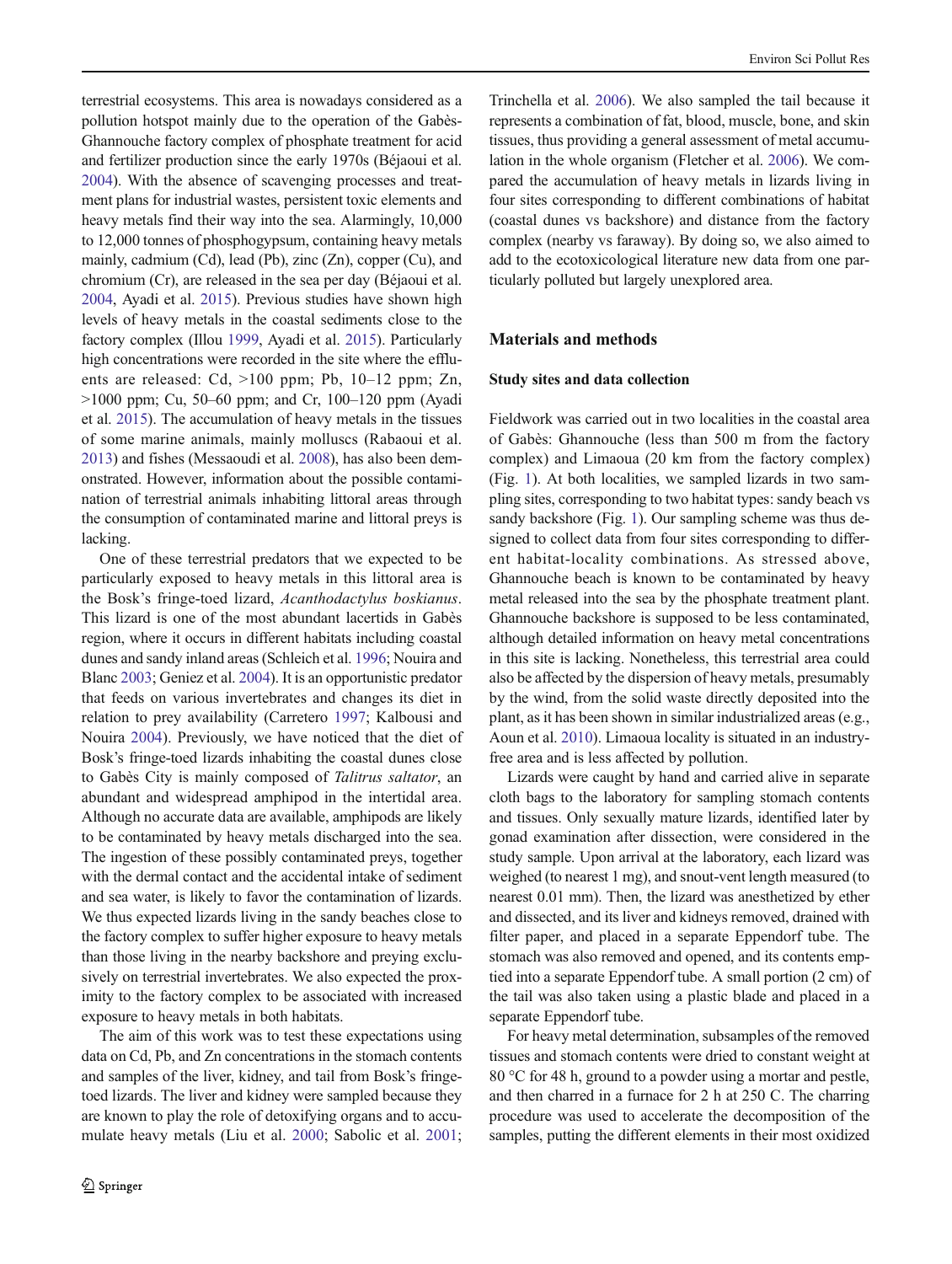<span id="page-2-0"></span>

Fig. 1 Map of the study area showing the location of sampling sites

ionic states (Perez et al. [2000](#page-5-0)). The dry residues were then digested with 10 mL of analytical grade nitric acid  $(HNO<sub>3</sub>)$ for 6 h at 70 °C. The digested solutions were then diluted to volume in 25 mL using double-distilled water. Finally, Cd, Zn, and Pb concentrations were determined by means of an atomic absorption spectrophotometer (Avanta GBC spectrometer, Australia), using an air–acetylene flame. Equipment was calibrated using working standards (Cd 0, 3, 5, 15  $\mu$ g/mL; Pb 0, 10, 15, 20 μg/mL; Zn 0, 3, 5, 15, 50 μg/mL), with satisfactory recoveries (more than 80 %). All concentrations are expressed in micrograms per gram on a dry-weight basis using weights obtained from oven-dried samples.

### Data analyses

The collected data were first used to check whether the concentrations of heavy metals in stomach contents were correlated with those in the sampled tissues, by means of Pearson's correlation coefficient. We also conducted MANOVA followed by ANOVAs and Duncan post hoc test to investigate whether metal concentrations varied significantly among sites. In these analyses, lizard size (snout-vent length) was considered as a covariate to account for its possible effects. Finally, we checked whether metal concentrations varied among the three sampled tissues by means of linear mixed models, taking into account lizard identity as a random factor.

In all analyses, data normality and variance homogeneity were verified prior to statistical analysis. All statistical tests and analyses were conducted using SAS software (SAS Institute [1999\)](#page-5-0). Means are reported  $\pm$ SE throughout the manuscript.

## Results and discussion

We sampled a total of 47 lizards (Ghannouche beach 13, Ghannouche backshore 11, Limaoua beach 12, Limaoua backshore 11). Mean snout-vent length (±SE) was 53.11  $(\pm 3.21)$  in Ghannouche beach, 66.44  $(\pm 2.90)$  in Ghannouche backshore, 58.83  $(\pm 2.92)$  in Limaoua beach, and 50.04  $(\pm 3.11)$  in Limaoua backshore. Examination of their stomach contents showed a diet composed of various invertebrates (Table [1](#page-3-0)). Amphipods were exclusively present in the diets of lizards from Ghannouche and Limaoua beaches, with high and non-significantly different frequencies (Table [2;](#page-3-0)  $\chi^2$ <sub>1</sub>=2.138;  $p$ =0.1437). Knowing that ingestion and, to a lesser extent, dermal contact are the two primary routes of contaminant exposure in lizards (Hopkins et al. [2002](#page-5-0); Smith et al. [2007\)](#page-5-0), we expected lizards living in Ghannouche beach to accumulate higher concentration of heavy metals than those living in the other sites. Overall, our results gave support to this hypothesis.

Metal concentrations could not be determined in some samples, so that sample size was not always equal to the number of studied lizards. The mean Cd, Pb, and Zn concentrations in tissue samples and stomach contents are shown in Fig. [2](#page-4-0). Metal concentrations in the liver and kidney samples were positively correlated with metal concentrations in stomach contents (Table [2\)](#page-3-0). However, different results were found for metal concentration in the tail (Table [2\)](#page-3-0).

After controlling for size effect, there was overall significant differences in metal concentrations in stomach contents and tissues among sites (MANOVA: Wilks'  $\lambda$ =0.021,  $F_{36,60}$ = 4.506, p=0.0001). Individual ANOVAs and Duncan post hoc tests showed a general tendency towards increased metal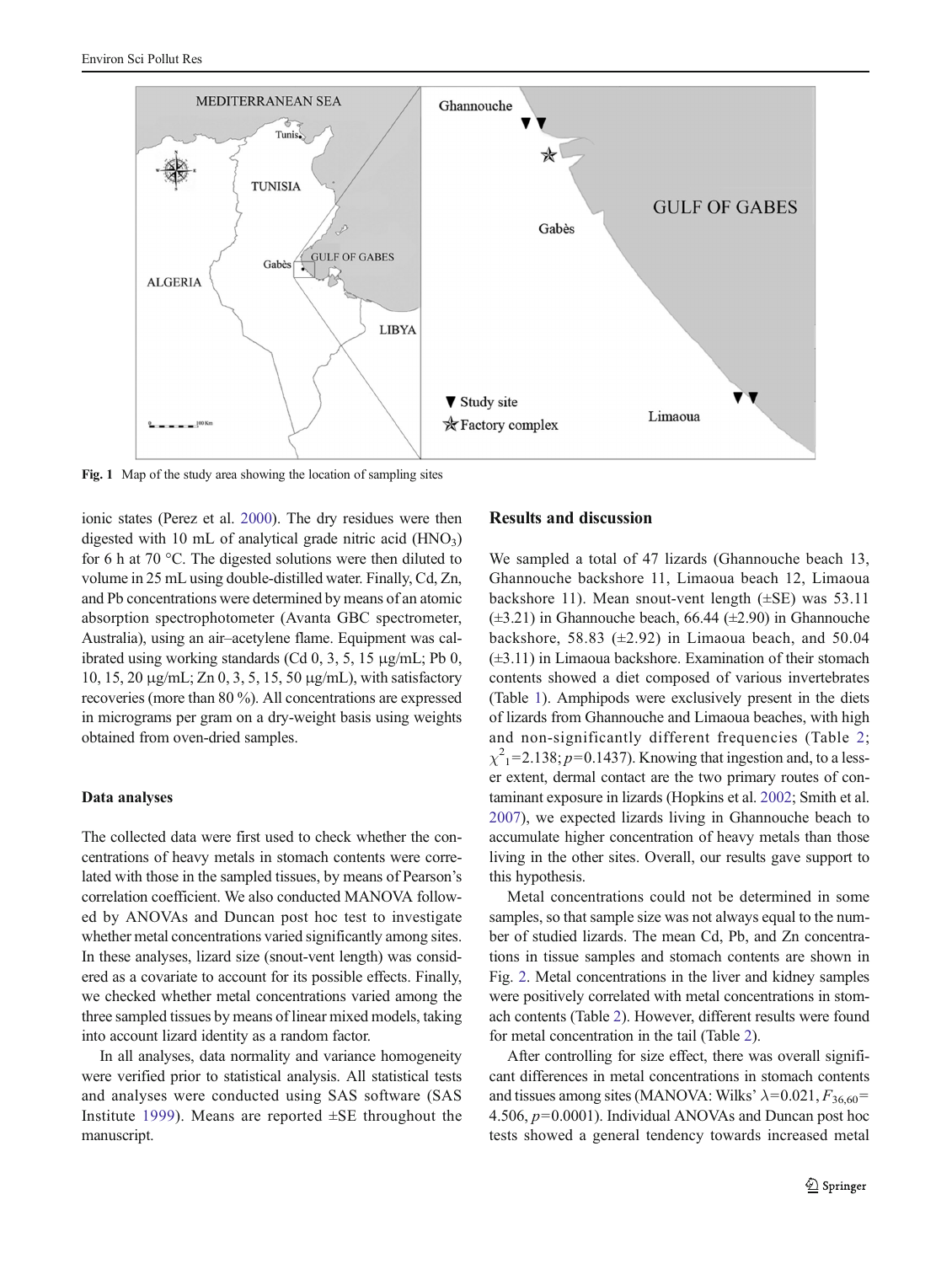<span id="page-3-0"></span>**Table 1** Degree of presence  $(\%)$ of identified prey classes in the stomachs of sampled lizard and results of chi<sup>2</sup> test for the comparisons between sites

| Prey class         | Ghannouche |                  | Limaoua |              | Chi <sup>2</sup> test |                  |
|--------------------|------------|------------------|---------|--------------|-----------------------|------------------|
|                    | Beach      | <b>Backshore</b> | Beach   | Backshore    | $\chi^2$ <sub>3</sub> | $\boldsymbol{p}$ |
| Orthoptera         | 38         | 55               | 42      | 45           | 0.86                  | 0.8700           |
| Coleoptera         | 92         | 82               | 67      | 91           | 2.53                  | 0.4600           |
| Tenebrionid larvae | 46         | 82               | 58      | 73           | 3.83                  | 0.2700           |
| Ants               | 77         | 82               | 67      | 100          | 4.33                  | 0.2200           |
| <b>Spiders</b>     | 77         | 9                | 8       | 9            | 0.021                 | 0.9900           |
| Flies              | 54         | 73               | 33      | 45           | 3.75                  | 0.2800           |
| <b>Butterflies</b> | 38         | 73               | 42      | 82           | 6.86                  | 0.0700           |
| Amphipods          | 85         | $\mathbf{0}$     | 58      | $\mathbf{0}$ | 27.50                 | < 0.0001         |

concentrations in lizards from Ghannouche beach compared to those from the other sites, although some differences between Ghannouche beach and Ghannouche backshore were not statistically significant (Fig. [2](#page-4-0)). Overall, these results are consistent with the general finding that the contamination of lizards by heavy metals increased close to the source of contamination (e.g., Campbell and Campbell [2000;](#page-4-0) Burger et al. [2004;](#page-4-0) Fletcher et al. [2006](#page-4-0)).

As mentioned above, examination of stomach contents showed that lizards living in the backshore exclusively preyed on terrestrial invertebrates, while those living on the coastal dunes mainly preyed on amphipods. Investigation of heavy metals in the stomach contents showed significantly higher levels of Cd in samples from Ghannouche beach compared to those from the backshore. Pb and Zn levels also tended to be higher in Ghannouche beach compared to Ghannouche backshore, but the trends were still non-significant. We believe that larger data are needed to increase the statistical power and to obtain more accurate results. As the concentrations of heavy metals in lizard tissues were frequently positively correlated with those in their stomach contents, we infer that ingestion of contaminated amphipods contributes to the higher contamination of lizards living on the coastal dunes. Crustaceans are often used as indicators of metal pollution in littoral environments (Rainbow [2002\)](#page-5-0). In our study area, amphipods and Bosk's fringe-toed lizards seem to provide an important link between the marine and terrestrial food webs, favoring the transfer of heavy metals released in the sea by the factory complex to the terrestrial environment.

Concerning metal distribution among tissues, the results of linear mixed models, accounting for lizard identity as a random effect, showed that metal concentrations varied significantly among the three sampled tissues (Cd:  $F_{2,85}$ =43.95, p<0.0001; Pb:  $F_{2,85}$ =83.56, p<0.0001; Zn  $F_{2,80}$ =40.20,  $p$ <0.0001). However, different patterns were observed for the three assessed metals (Fig. [2\)](#page-4-0). Liver samples showed the highest concentrations of Cd compared to the kidney and tail samples (Fig. [2\)](#page-4-0). The levels of Cd in the liver samples were almost twice as large as those in the ingested preys (Fig. [2\)](#page-4-0). These results are consistent with previous findings in other reptiles. For example, in a controlled laboratory study on the lizard Podarcis siculus, Trinchella et al. [\(2006](#page-5-0)) have demonstrated that cadmium concentration was twofold higher in the liver than in the kidney. Moreover, Cd concentrations were the highest in the livers of water snakes compared with the other tissues examined (Hopkins et al. [2002;](#page-5-0) Campbell et al. [2005\)](#page-4-0). All these findings, together with our results, show that the liver has a high potential for Cd accumulation, providing a storage organ for this metal (Loumbourdis [1997](#page-5-0); Campbell et al. [2005;](#page-4-0) Trinchella et al. [2006;](#page-5-0) Mann et al. [2007](#page-5-0)).

Our results also showed high levels of the three assessed metals in the kidney samples (Fig. [2](#page-4-0)). In particular, Pb and Zn were the most concentrated in the kidney samples (Fig. [2\)](#page-4-0). The concentrations of these two metals in the kidney samples were respectively eight times and twice larger than those in the ingested preys (Fig. [2](#page-4-0)). These results give support to the

Table 2 Pearson correlation coefficients between metal concentrations in the sampled organs and stomach contents

|                  | Cd                             |                          |          | Pb                       |                          |          | Zn                       |                          |           |
|------------------|--------------------------------|--------------------------|----------|--------------------------|--------------------------|----------|--------------------------|--------------------------|-----------|
|                  | Liver                          | Kidney                   | Tail     | Liver                    | Kidney                   | Tail     | Liver                    | Kidney                   | Tail      |
| Stomach contents | $0.714**$                      | $0.451**$                | 0.239    | $0.423**$                | $0.491**$                | $0.326*$ | $0.410**$                | 0.238                    | 0.256     |
| Liver            | $\qquad \qquad \longleftarrow$ | $0.540**$                | $0.287*$ | $\equiv$                 | $0.435**$                | 0.147    | $\overline{\phantom{0}}$ | $0.300*$                 | $0.498**$ |
| Kidney           | $\overline{\phantom{m}}$       | $\overline{\phantom{0}}$ | $0.301*$ | $\overline{\phantom{m}}$ | $\overline{\phantom{0}}$ | 0.122    | $\overline{\phantom{m}}$ | $\overline{\phantom{m}}$ | 0.010     |

 $*_{p<0.05;}$   $*_{p<0.0}$ , level of significance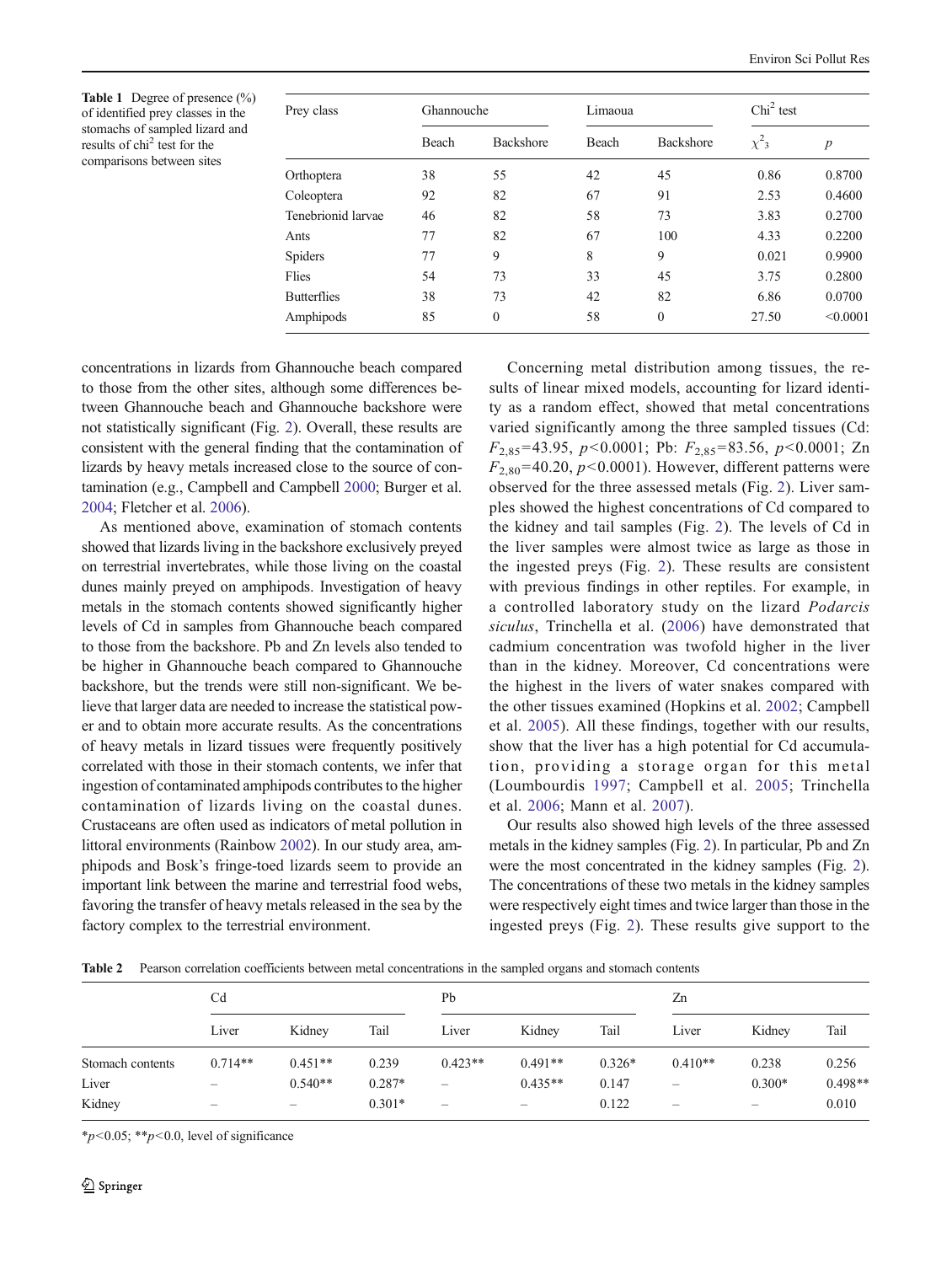<span id="page-4-0"></span>

Fig. 2 Mean  $(\pm SE)$  concentrations of Cd (a), Pb (b), and Zn (c) in the tissues and stomach contents of the lizards sampled form Ghannouche beach (black), Ghannouche backshore (dark gray), Limaoua beach (light gray), and Limaoua backshore (white). The numbers in the bars indicate sample sizes.  $F$ -ratios and associated  $p$  values are derived from the ANOVAs of metal concentration as a function of site, accounting for lizard size as a covariate. The letters on the bars show the results of Duncan post hoc test for mean grouping

conclusions of previous works highlighting the role of kidney as an active site of heavy metal accumulation (e.g., Liu et al. [2000;](#page-5-0) Sabolic et al. [2001\)](#page-5-0).

With regard to the tail samples, it has previously been suggested that lizard tail provides a powerful and non-destructive indicator of heavy metals (Fletcher et al. 2006; Kinney et al. [2008\)](#page-5-0). This opinion was supported by our results concerning Zn and Pb, but not by those concerning Cd. Indeed, the levels of Zn in the tail samples were as high as those in the kidney samples and exceeded twice those in the ingested preys (Fig. 2). Moreover, the levels of Pb in the tail samples were twice as large as in the liver samples and four times larger than those in the ingested preys (Fig. 2). However, the tail samples showed relatively low levels of Cd even compared to those of stomach contents (Fig. 2). These results suggest that the usefulness of the tail as an indicator of bioaccumulation depends on the involved metal.

## Conclusion

In conclusion, the results of this study showed remarkably high levels of Cd, Pb, and Zn in Bosk's fringe-toed lizards living on the coastal dunes close to the Gabès-Ghannouche factory complex of phosphate treatment, suggesting severe contamination of this area. Our results also showed that due to its opportunistic predatory behavior and to the inclusion of littoral preys in its diet, this lizard species provides a suitable indicator of heavy metal contamination. It can thus be used as a biomonitor of the polluted littoral area close to the Gabès-Ghannouche factory complex. However, the lack of detailed knowledge on the effects of heavy metals makes it difficult to speculate about the biologic significance of each metal or the existence of synergistic effects. Future researches are thus needed to investigate this issue.

Acknowledgments Permits for working at the study sites and for lizards sampling were obtained from the forest service in the Tunisian Ministry of Agriculture (permit reference: 910-15/03/2012). We thank Sarra Ouledali for her help and two anonymous reviewers for commenting on an earlier version of the manuscript.

#### References

- Amiard-Triquet C, Metayer C, Amiard JC (1980) Etude du transfert de Cd, Pb, Cu et Zn dans les chaines trophiques netritiques et estuairienne II. Accumulation biologique chez les poissons planctonophages. Water Res 14:1327–1332 (in French)
- Aoun M, El Samrani AG, Lartiges BS, Kazpard V, Saâd Z (2010) Releases of phosphate fertilizer industry in the surrounding environment: investigation on heavy metals and polonium-210 in soil. J Environ Sci 22:1387–1397
- Ayadi N, Aloulou F, Bouzid J (2015) Assessment of contaminated sediment by phosphate fertilizer industrial waste using pollution indices and statistical techniques in the Gulf of Gabes (Tunisia). Arab J Geosci 8:1755–1767
- Béjaoui B, Rais S, Koutilonsky V (2004) Modélisation de la dispersion du phosphogypse dans le golfe de Gabés. Bull Inst Océanogr Pêche de Salammbô 31:113–119 (in French)
- Burger J, Campbell KR, Campbell TS (2004) Gender and spatial patterns in metal concentrations in brown anoles (Anolis sagrei) in southern Florida, USA. Environ Toxicol Chem 23:712–718
- Campbell KR, Campbell TS, Burger J (2005) Heavy metal concentrations in northern water snakes (Nerodia sipedon) from East Fork Poplar Creek and the Little River, East Tennessee, USA. Arch Environ Contam Toxicol 49:239–248
- Campbell KR, Campbell TS (2000) Lizard contaminant data for ecological risk assessment. Rev Environ Contam Toxicol 165:39–116
- Carretero MA (1997) Digestive size and diet in Lacertidae: a preliminary analysis. In: Böhme W, Bischoff W, Zeigler T (eds) Herpetologia Bonnensis. SEH, Bonn, pp 43–49
- Farkas A, Salanki J, Specziar A, Varanka I (2001) Metal pollution as health indicator of lake ecosystems. Int J Occup Med Environ Health 14:163–170
- Fletcher DE, Hopkins WA, Saldana T, Baionno JA, Arribas C, Standora MM, Fernandez-Delgado C (2006) Geckos as indicators of mining pollution. Environ Toxicol Chem 25:2432–2445